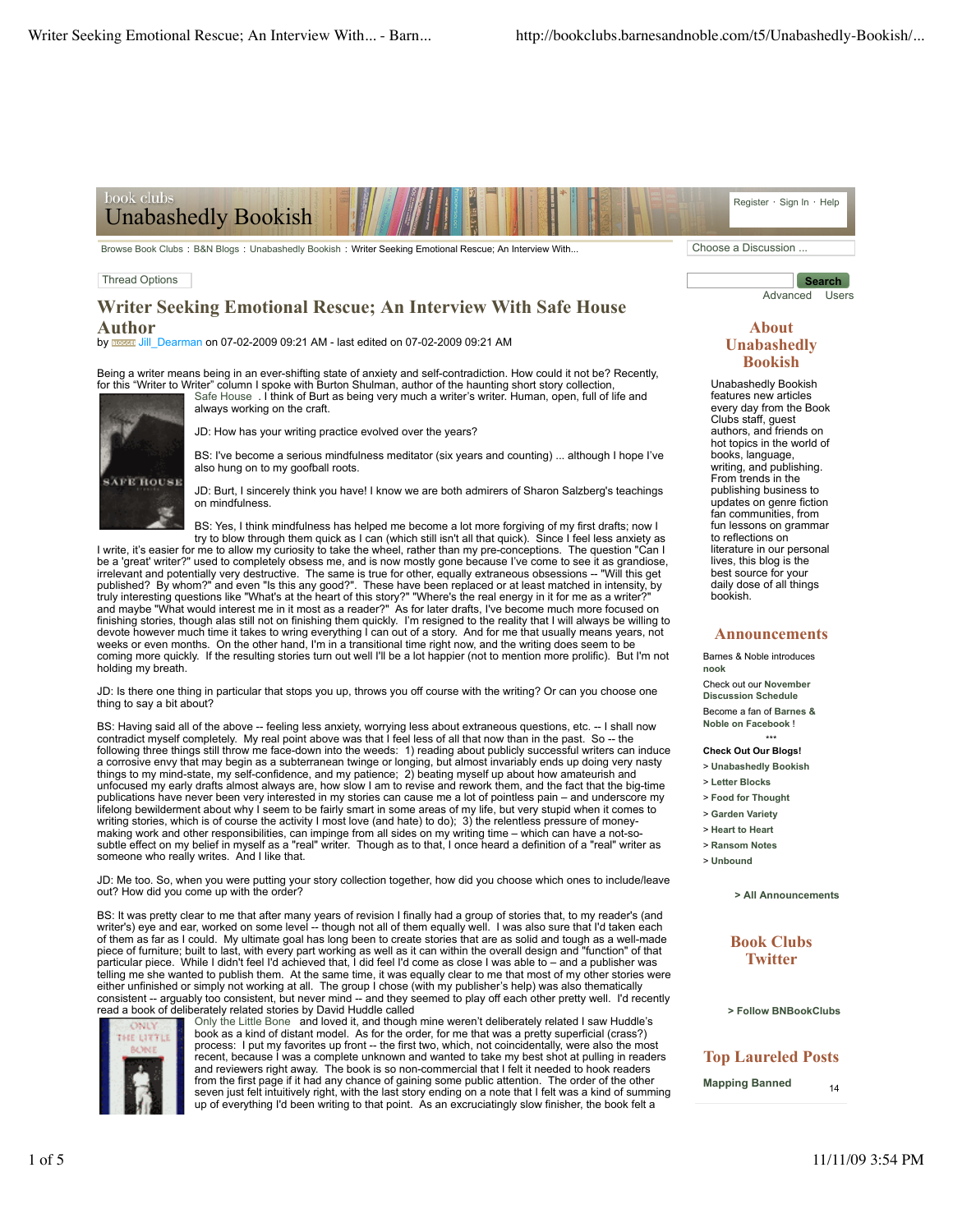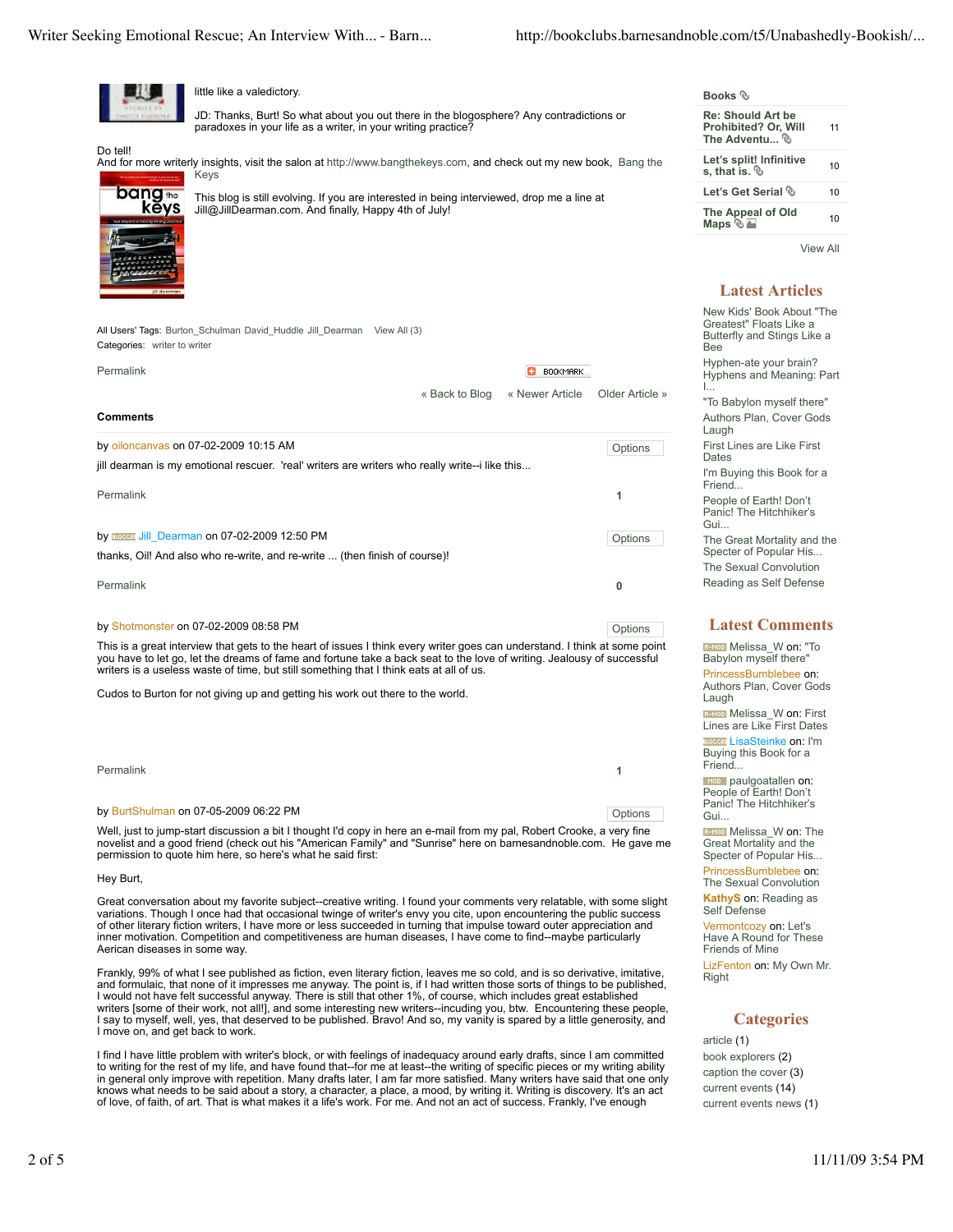experience of hundreds of readers for my two prior novels to have disocvered what that feels like anyway. What more is needed on that side of the ledger? Would thousands of readers, instead of hundreds, mean anything more significantly on the issue of art? I doubt it.

Now, I fully understand that most people, including many writers, I assume, don't think in this spiritual way about writing. But I do not care.

| All best. |  |  |
|-----------|--|--|
| Bob       |  |  |
|           |  |  |

| Permalink                                                                   | 2       |
|-----------------------------------------------------------------------------|---------|
| by BurtShulman on 07-05-2009 06:26 PM                                       | Options |
| Bob went on to discuss writer's programs; we had a bit of a back-and-forth: |         |

One last, related thought, Burt: perhaps you saw that recent article by Louis Menand in The New Yorker, about the<br>history and development of university creative writing programs in the US, and whether they do or don't prod writers of fiction who wouldn't have found some other way to the public?

It's an interesting piece that raises some worthy points. It mentions a number of the great fiction writers who have emerged in the past 30 years or so, some of whom were helped by being in creative writing programs, but few of whom actually emerged with degrees. There were many others who never entered such programs. Interestingly, almost all of them have taught at such programs, which is another matter entirely. The article made the point- accurately, I think--that what is largely produced in those MFA programs are teachers of creative writing or literature. Not writers, really.

I came away from the article feeling that once again, it may be that writers learn by writing mainly. I'm sure it's always good to meet other writers and be encouraged by them, if they are willing to be encouraging, if they have the ability to see your writing rather than their own.

I do think, though, that one downside to the "academization" of creative writing into MFA programs has been the quantification of creativity and especially style. Just as in a math class or a history class, students come to understand that X equals Y, or that certain events took place on specific dates in time, and that academic qualifications in those subject ar4eas demand being able to parrot back certain specific things, I have the sense that a delusion has occurred wherein it is thought that good fiction writing looks and feels a certain way. Even if the voice or story may differ, the writing itself must show a series of pre-agreed elements around style and approach, or else the writing is considered not good. I think publishers and agents now think this way. And this is one big reason why so much of what does get published seems so similar, so derivative of what is already published. It is why so many new writers of<br>literary fiction seem--to me anyway--more or less the same, the same emotional reactions, the same form the same presumptions about human nature, etc.

This all, in my view, mitigates even more against a writer who dares to be truly unique.

| Permalink                             |         |
|---------------------------------------|---------|
| by BurtShulman on 07-05-2009 06:30 PM | Options |
| And I replied to Bob:                 |         |

Great points but I don't entirely agree. Great programs aren't formulaic. Great teachers encourage each writer's own exploration. Question: how do you view Strunk and White (Elements of Style)? Helpful or pedantic?

And what about critics through the centuries? Most despised Moby Dick when it came out. That depressed Melville more than any writing program could. My view is we may actually be in a kind of golden age. Tons of mediocrity (though the mediocre have rights too and who decides they're mediocre?) but lots of brilliance as well. I think writing programs teach competence, and personally I think that's fine. Talent and/or genius is the writer's job anyway, right? Take your pick: Melville or Tolstoy or Shakespeare or Faulkner or Hemingway or KA Porter or Fitzgerald or Alice Munro or Denis Johnson or Bob Crooke or Chekov or Steinbeck or Welty or Doctorow or Roth or Bellow or Marquez<br>or Borges or Joyce or Becket or some newer writers I rarely read out of naked envy -- and put any of them in wri programs. I believe they'd have burst the bounds and written their hearts out anyway.

And if they had truly good teachers they would only (mostly) been given the help they asked for, plus appreciatve<br>audiences. Like I said, you learn comptence in programs -- but you also learn to be a better reader of your others, which is practical and useful. I had some brutal workshop sessions and I kept going (also had some lovely ones). Melville and Hardy had some brutal reviews and stopped writing fiction. Pick your poison -- but on balance I don't think good writing programs teach homogeneity at all; not in my experience. I think that's kind of a myth. Writers<br>usualy start by imitating the writing they love or the writing they find they're able to imitate. So between. But I think writing programs help; if we don't like the writing let's blame the writer not the M.F.A. Program!

Fondly, Burt

Permalink **2**

by BurtShulman on 07-05-2009 06:34 PM

decoding the lost symbol (9) fantasy and science fiction (1) for what it's worth (17) guest author (9) historical fiction (1) history (8) history and historical fiction (2) internet (1) literary history (31) literature & life (30) max syntax (27) modern and future english (4) news (4) pop culture (1) romance (30) romance fiction (27) Science (1) science fiction & fantasy (29) science fiction and fantasy (1) sports (1) tagged (1) tagged! (8) the friday five (9) the reader's advocate (16) the readers' advoacte (1) the readers' advocate (25)

### **Archives**

writer to writer (21)

November 2009 October 2009 September 2009 August 2009 July 2009 June 2009 May 2009 April 2009 View Complete Archives

**Advertisement**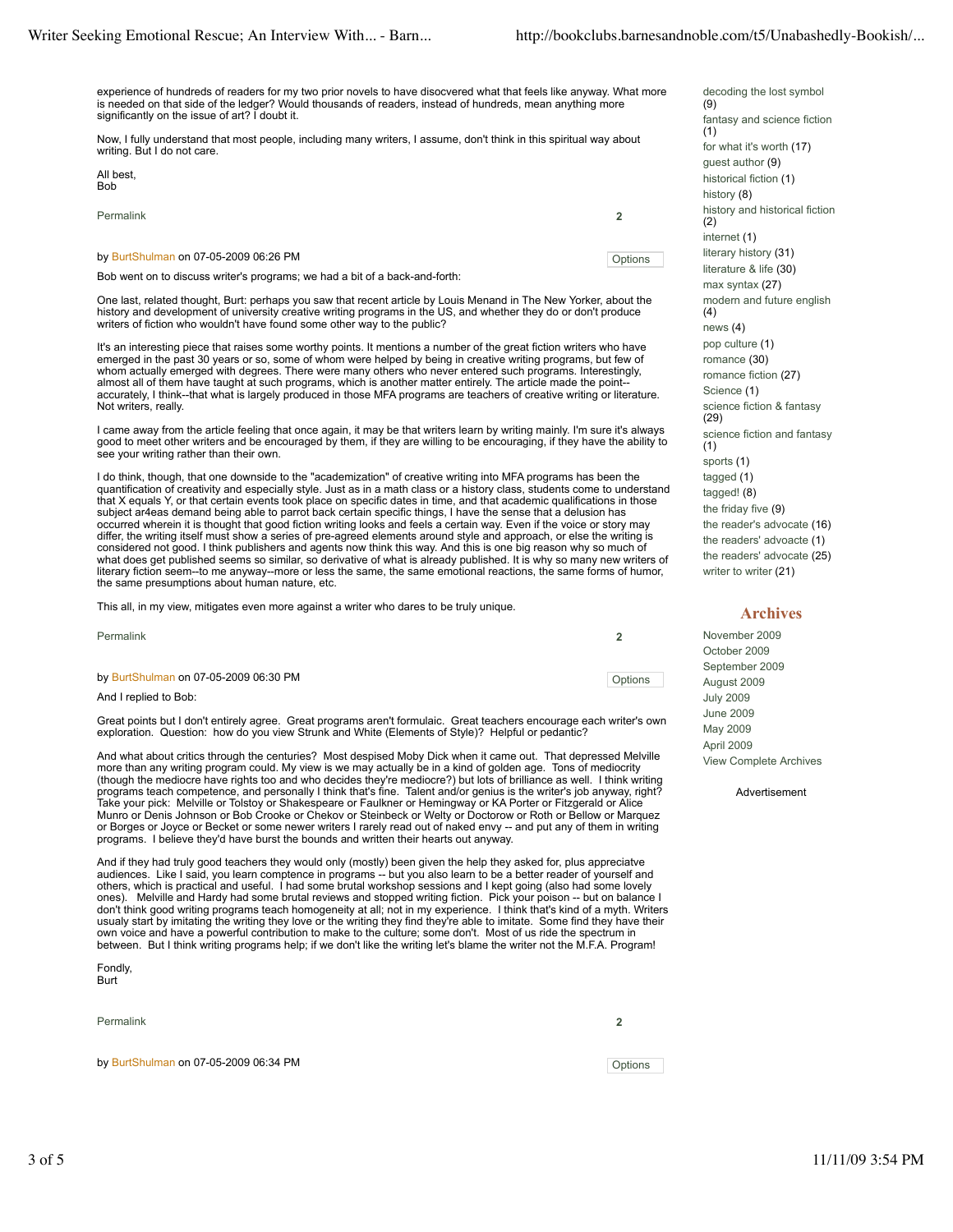#### Finally, Bob responded:

Yes, I mainly agree with what you say here. I probably did give the impression in my prior note that MFA-type programs had no value. That is not true. they do have value, some of which you cite correctly, and also, as the article pointed out, they have also developed an educated audience for literary fiction, even if it is a narrow one [and even if, in my opinion, its narrowness shows in its tastes].

I agree on the issue of competetnce being taught. But again, in my experience, there are many different types of literary competence. It isn't a zero-sum type situation. On your question about Strunk & White, I would answer both: helpful and pedantic both! I'm not the only writer who would say that either.

There certainly are great teachers, and most really excellent fiction writers have had a great teacher or mentor or editor in their lives. That kind of oversight is very important. I'm just saying the classroom, education, MFA format [as well as the writers group format] has as many flaws as virtues, and self-directed fiction writers sooner or later start to understand that they must take great pains about who they let criticize their stuff. There are just too many people, writers and readers, well educated, well read, who still confuse personal taste and expectation with quality

...and as you know, in most cases of the great writers you mentioned below, in almost all cases, their greatest works were also their greatest failures, in the eyes of their readers, and even critics insome cases, though since critics are really just readers also, it's not difficult to see why.

In the cases of Melville and Fitzgerald certainly, they had developed wide popular audiencs with competent, well written but insome way facile books and stories, and when they presented something truly experimental, awe inspiring, their audience turned up its nose. Moby Dick unfortunately was so experimental that even critics hated it, but it lives now in the era of modernism and post modernism where it belongs. Gatsby was actally a critical favorite, but sales were disappointing [around 25,000 copies or so], which is actally good in my view, but it was far less than hisfirst 2 novels sold. An experimental book like Tender is the Night fared even worse.

The example go on and on. Hemingway's best work was done in the 1920s, when he was an avant garde artist, known by critics. As he grew in popularity, his books became weaker and weaker stuff. It's an old story as we know. And actually in many cases, the best works by the best writers are less well accepted in their own time than in latter days, when more objectivity is available to readers.

Permalink **2**

### by BurtShulman on 07-05-2009 06:41 PM Contact the contact of the contact of the contact of the contact of the contact of the contact of the contact of the contact of the contact of the contact of the contact of the contact

Sorry folks, one more comment from The Talented Mr. Crooke (sorry for all this, but I'm hoping it stimulates some discussion, as noted above:

As you well know, Burt, the world of publishing is a world of its own, based on many uncertain truths and guesswork, masquerading as aesthetic judgment, and mainly for the purposes of serving a commercial market. I agree with your insights about the "commercial effect" even on literary fiction. You commented on how you found certain expectations of yourself hiding behind this facade of artistic concern. I have too, in my case. I'm sure all writers deal with this. Most importantly, though, I detect the same confusion of motives among readers, even faithful readers of literary or "quality" fiction.

I have come to understand that many readers--even those kinds of readers [and even a number of writers actually] don't really have a sure and confident sense of literary taste. They are not really sure of what is "good." They rely on the judgments and recommendations of others, in the media, academe, the literary establishment, and sometimes their friends, to confer the permission almost to appreciate certain literary works, and to ignore others.

This sense of group-think, audience self-identification, is also an aspect of commercialization, I think, because it<br>creates a sense that writers are serving a "customer base." And that customer base better be happy, bette

This is why so much fiction is so phony. Why so many novels that even deal with horrible acts or truths about man and his utter narcissicsm, selfishness, and visciousness, end up working out all right in some fashion by the end, and hence become what I would call phony. [Dare I cite The Kite Runner as one typical example of what I mean?] Phony as to life the way it really is. More an entertainment than anything else.

Permalink **2**

### by **KathyS** on 07-05-2009 10:27 PM **Development Controller and Controller** Continues

Burt, thank you for your entries. So much thought into this discussion, I've enjoyed the insigts of both you, and Mr. Crooke.

You both talk about classroom/and/or non academic influences on writing....this makes an enormous amount of sense. I identify with this, through years of classroom experience, as a student of art. There are teachers, and there are teachers. And, I've seen...There are students who have "it", before they even enter a classroom.

Some teachers can't see beyond the edge of a canvas...no creative drive, no creative innitiative is carried to, and into their students...if a student is green to their own abilities, the lack of drive by a teacher will always carry over to their students. They can be shown the canvas, and the point by point applicaton of paint, but if a student isn't shown that there is more than just application, and edges, another world out there, a student's drive can be stifled.

I'm not a student of writing, but it's in the same league as any art...it's all personal creativeness that shows through, in the end

I also see that we live in a 'pop' society..."what can I create, that will "wow", that hasn't been said before?" I know the feeling; I feel the feeling, of being an individual. The pressures...the avoidance of them, etc. I'm a cynic and my own worst enemy. And yes, what makes my individuality special? I don't know. Maybe because I say I am? But, there's